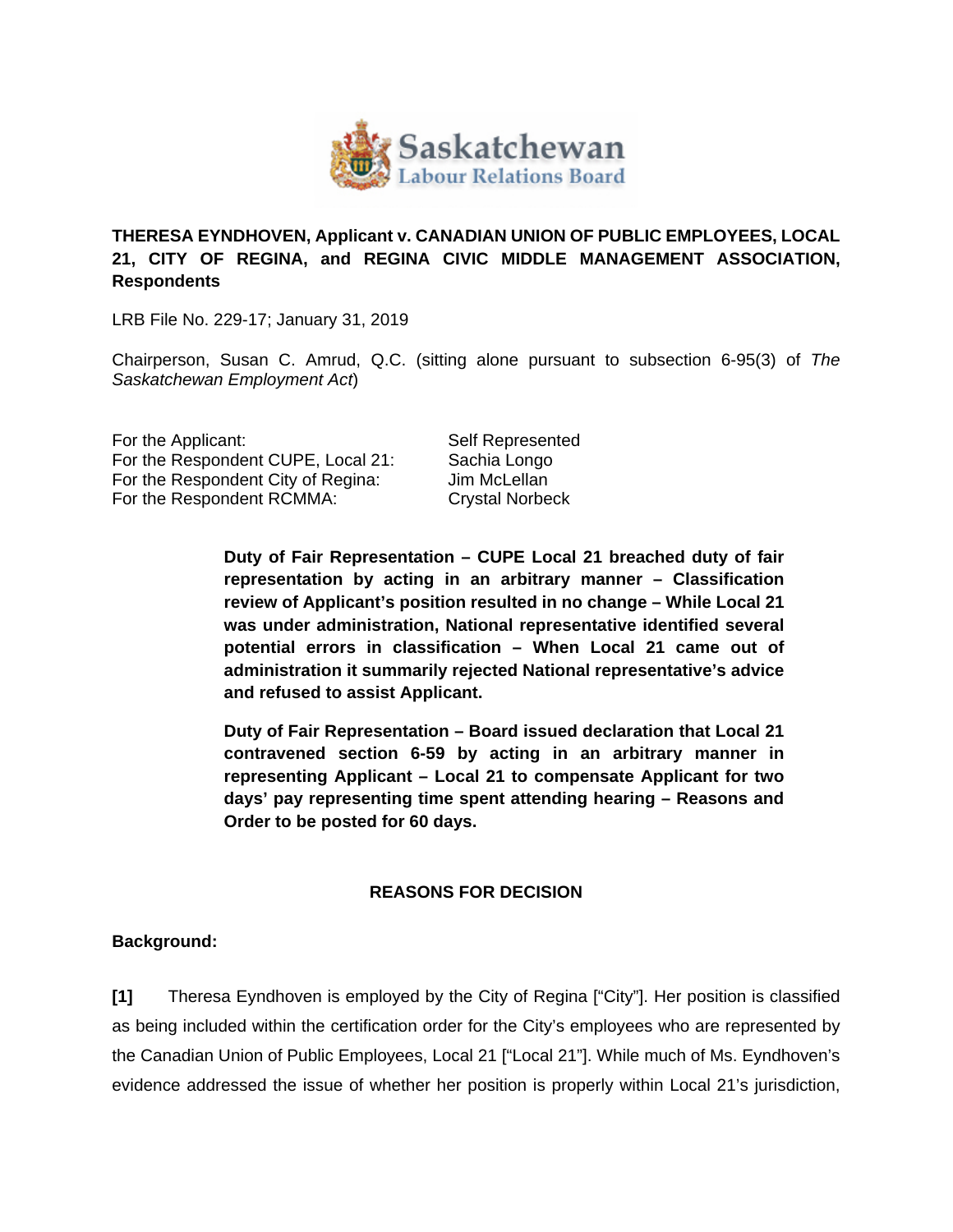that is not the issue before the Board. The issue before the Board is whether Local 21 met its obligation to fairly represent her in a manner that was not arbitrary, discriminatory or in bad faith, in her efforts to have the proper classification of her position accurately and appropriately assessed.

**[2]** The facts underlying this application date back to August 16, 2011, when the City completed a Job Classification Request Form<sup>1</sup> for a new position of Distribution Clerk Coordinator. In October 2011 the City suggested, and in due course received agreement from the three unions they consulted<sup>2</sup>, that this was a Local 21 position. The job posting, dated May 17, 2012, included the following statement respecting salary grade: "CUPE Local 21-2J (Under Review)"3. Ms. Eyndhoven testified that she applied on the basis that the salary grade was under review. She was the successful candidate.

**[3]** Local 21 and the City reviewed the position in accordance with the job classification and rating process they have developed for Local 21 positions. Local 21's representative on the joint classification review committee was Maria Kotsetas, the current president of Local 21. During the review process, Ms. Eyndhoven was given an opportunity to provide input to the committee. By letter dated February 18, 2015 Ms. Eyndhoven was advised that the City and Local 21 had agreed there would be no change to the classification of her position.

**[4]** Later that year Local 21 was placed under administration by the Canadian Union of Public Employees National Office. When Local 21 was placed under administration, National Representative Dave Stevenson took over the function of Local 21's executive. Ms. Eyndhoven contacted him about her job classification. He undertook a detailed review of the classification and identified several potential errors. He then sent a letter to the Acting City Manager, dated October 6, 2015, appealing the classification rating of Ms. Eyndhoven's position in accordance with Article 18( $C$ )(2) of the Collective Agreement<sup>4</sup>. In this letter he went into detail about why her classification rating was wrong, in particular the ratings attributed to Analysis and Judgment, Accountability, Supervision, Financial and Contacts. On January 20, 2016, the City denied Local 21's ability to access the appeal process in the Collective Agreement for the classification rating.

 $1$  Exhibit U-4.

<sup>2</sup> CUPE Local 7, CUPE Local 21, Regina Civic Middle Management Association.

<sup>3</sup> Exhibit A‐3

<sup>4</sup> Exhibit A‐6.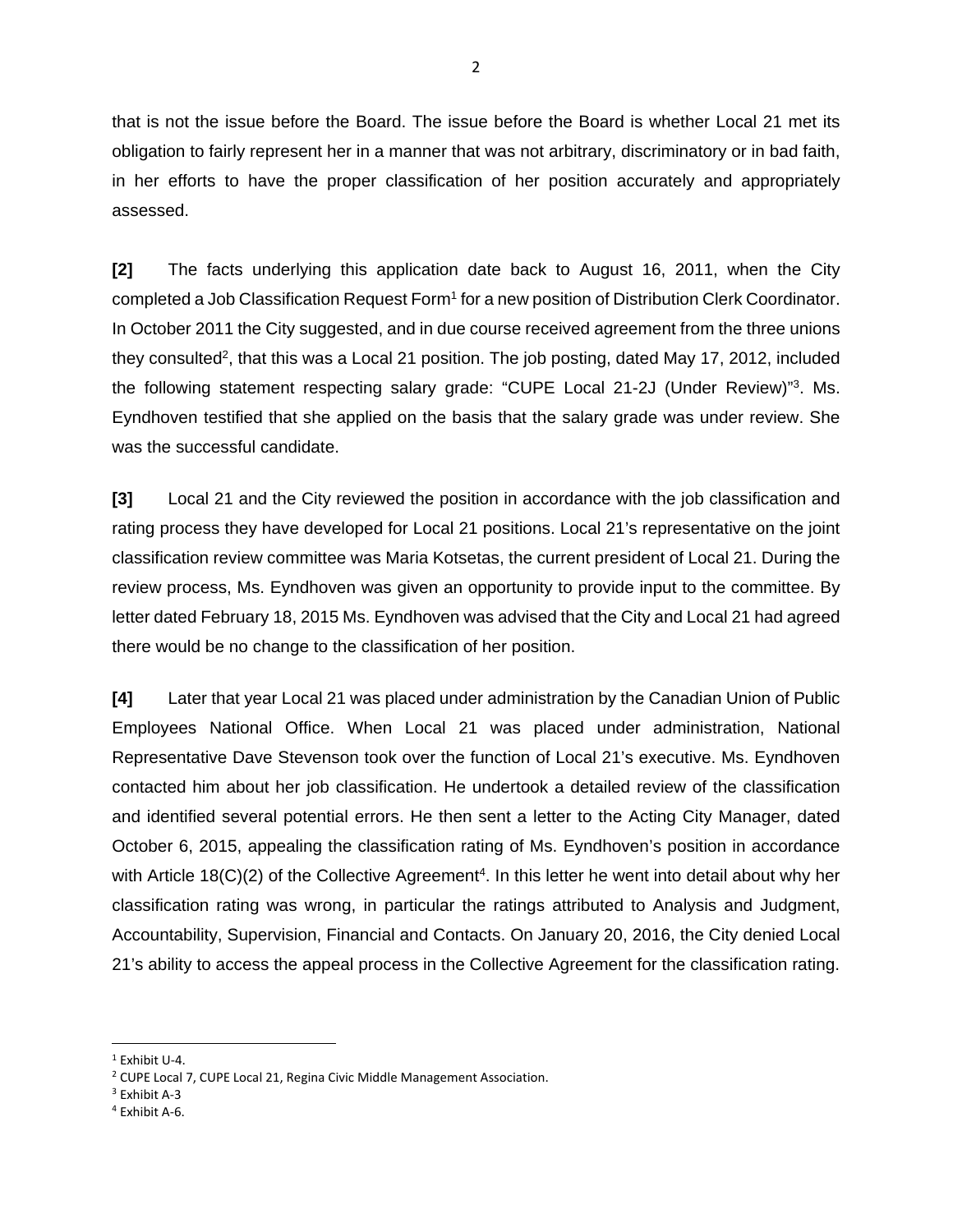**[5]** On January 29, 2016 Mr. Stevenson filed a grievance of that decision, on Ms. Eyndhoven's behalf. He attempted to refer the grievance to arbitration, but the City continued to deny the ability of Local 21 to grieve the decision, saying that since Local 21 had agreed to the classification, it could not appeal a decision it itself had made. The City's position was that there is a process in Articles 18(C) and (D) of the Collective Agreement for appealing a classification to the City Manager and then a Joint Council if Local 21 had disagreed with the classification. Since Local 21 had agreed to the classification, the City said, that process was not available.

**[6]** When Local 21 was in the course of transitioning out of administration, Tim Anderson, then Local 21 president, reviewed all of the grievance files. He decided there was no merit to Ms. Eyndhoven's grievance. Local 21 advised Ms. Eyndhoven, by letter dated October 13, 2016, that the Grievance Committee had recommended that Local 21 not proceed further with the grievance5. Ms. Eyndhoven met with Mr. Anderson and Ms. Kotsetas. They advised her that they were unwilling to move the grievance forward because they agreed with the City's interpretation of Articles 18(C) and (D) of the Collective Agreement.

**[7]** The October 13, 2016 letter advised Ms. Eyndhoven that she could appeal the Grievance Committee's recommendation to the Grievance Appeal Committee. That appeal took place on or about October 18, 2016. Ms. Eyndhoven was allowed to make submissions at the meeting. Mr. Anderson and Ms. Kotsetas also spoke at the meeting. The Grievance Appeal Committee voted not to proceed with the grievance. Ms. Eyndhoven's view of the appeal was that since its members were all outside workers, they did not understand her job and she was not fairly heard.

**[8]** At the hearing before this Board, Mr. Anderson and Ms. Kotsetas 21 admitted that, even though Ms. Kotsetas was aware of it, Exhibit A-6 was not provided to the Grievance Appeal Committee to consider in making its decision. Mr. Anderson testified that he did not see the letter before making his decision to recommend that Local 21 refuse to proceed with the grievance. He testified that it did not matter what the appeal letter sent by Mr. Stevenson to the City Manager said, he was not going to support the grievance.

**[9]** To make matters worse for Ms. Eyndhoven, Ms. Kotsetas had been a member of the joint classification review committee since 2006 and she was not prepared to even consider Mr. Stevenson's opinion that the committee had been in error when it classified Ms. Eyndhoven's

<sup>5</sup> The evidence provided at the hearing indicated no Grievance Committee review, only a review by Mr. Anderson.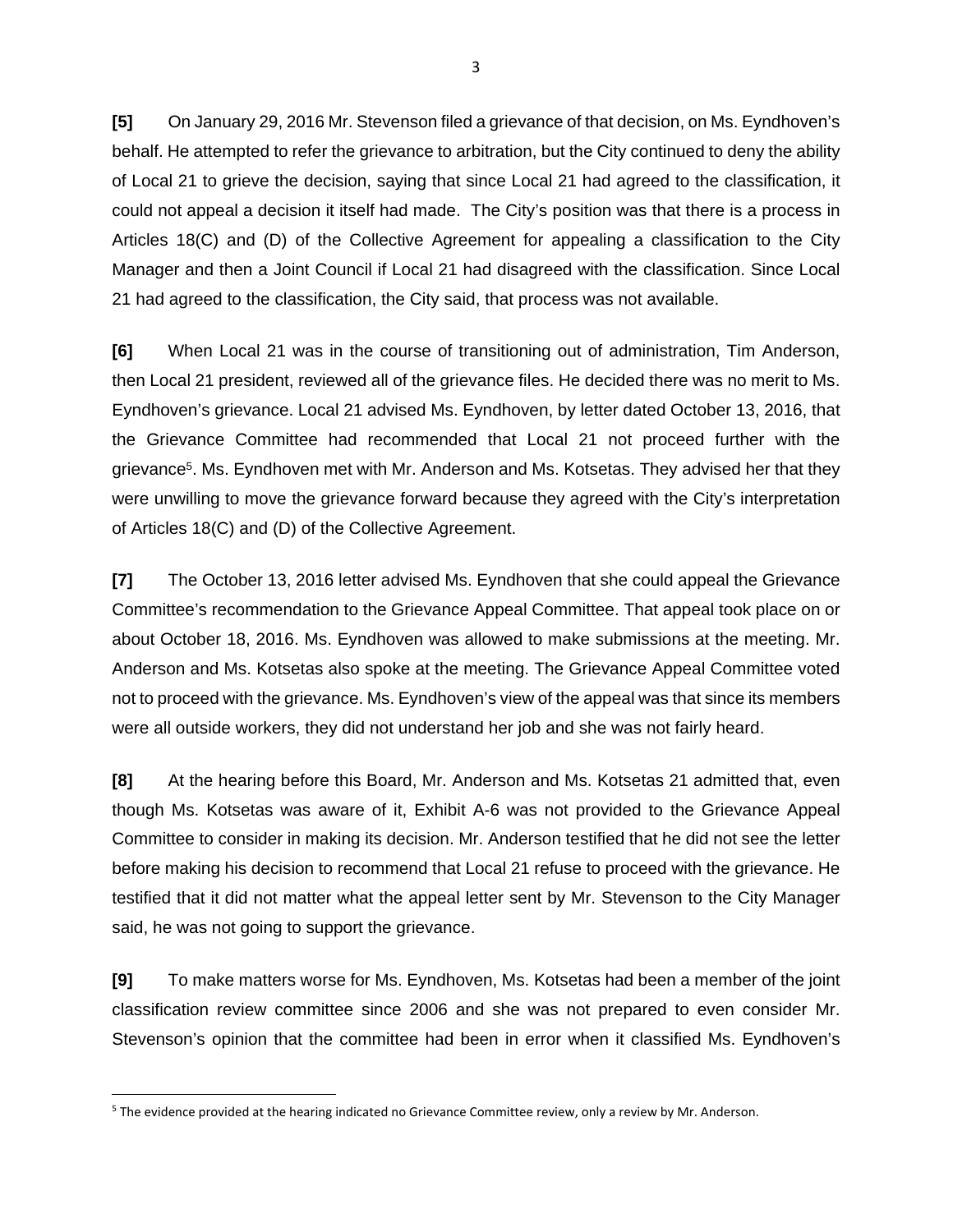position. She was clearly insulted that Mr. Stevenson would have the temerity to send Exhibit A-6 to the City without talking to her first. Nor would she listen to Mr. Stevenson's opinion that Local 21 does not have a proper job evaluation tool for Ms. Eyndhoven's position. She was the expert, in her mind she had done her due diligence, and she was not prepared to listen to Mr. Stevenson's advice with an open mind.

**[10]** Unfortunately for Ms. Eyndhoven, she was caught up in this turmoil between Local 21 and the National Office representative.

## **Relevant statutory provisions:**

**[11]** Ms. Eyndhoven's application claims that Local 21 breached the duty of fair representation that it owes to her under section 6-59 of *The Saskatchewan Employment Act* ["Act"]:

#### *Fair representation*

*6-59(1) An employee who is or a former employee who was a member of the union has a right to be fairly represented by the union that is or was the employee's or former employee's bargaining agent with respect to the employee's or former employee's rights pursuant to a collective agreement or this Part.* 

*(2) Without restricting the generality of subsection (1), a union shall not act in a manner that is arbitrary, discriminatory or in bad faith in considering whether to represent or in representing an employee or former employee.* 

# **Analysis and Decision:**

**[12]** The Board has, through numerous decisions, established its approach to applications under section 6-59 of the Act<sup>6</sup>. Many of these decisions were relied on by Local 21 in its helpful Brief of Law and Book of Authorities.

**[13]** An oft-quoted, foundational statement of principle can be found in *Glynna Ward v Saskatchewan Union of Nurses*, [1988] Winter Sask Labour Rep 44 at 47:

*Section 25.1 of The Trade Union Act obligated the union to act "in a manner that is not arbitrary, discriminatory, or in bad faith". The union's obligation to refrain from acting in bad faith means that it must act honestly and free from personal animosity towards the employee it represents. The requirement that it refrain from acting in a manner that is discriminatory means that it must not discriminate for or against particular employees based on factors such as race, sex or personal favoritism. The requirement that it avoid acting arbitrarily means that it must not act in a capricious* 

<sup>6</sup> Formerly section 25.1 of *The Trade Union Act*.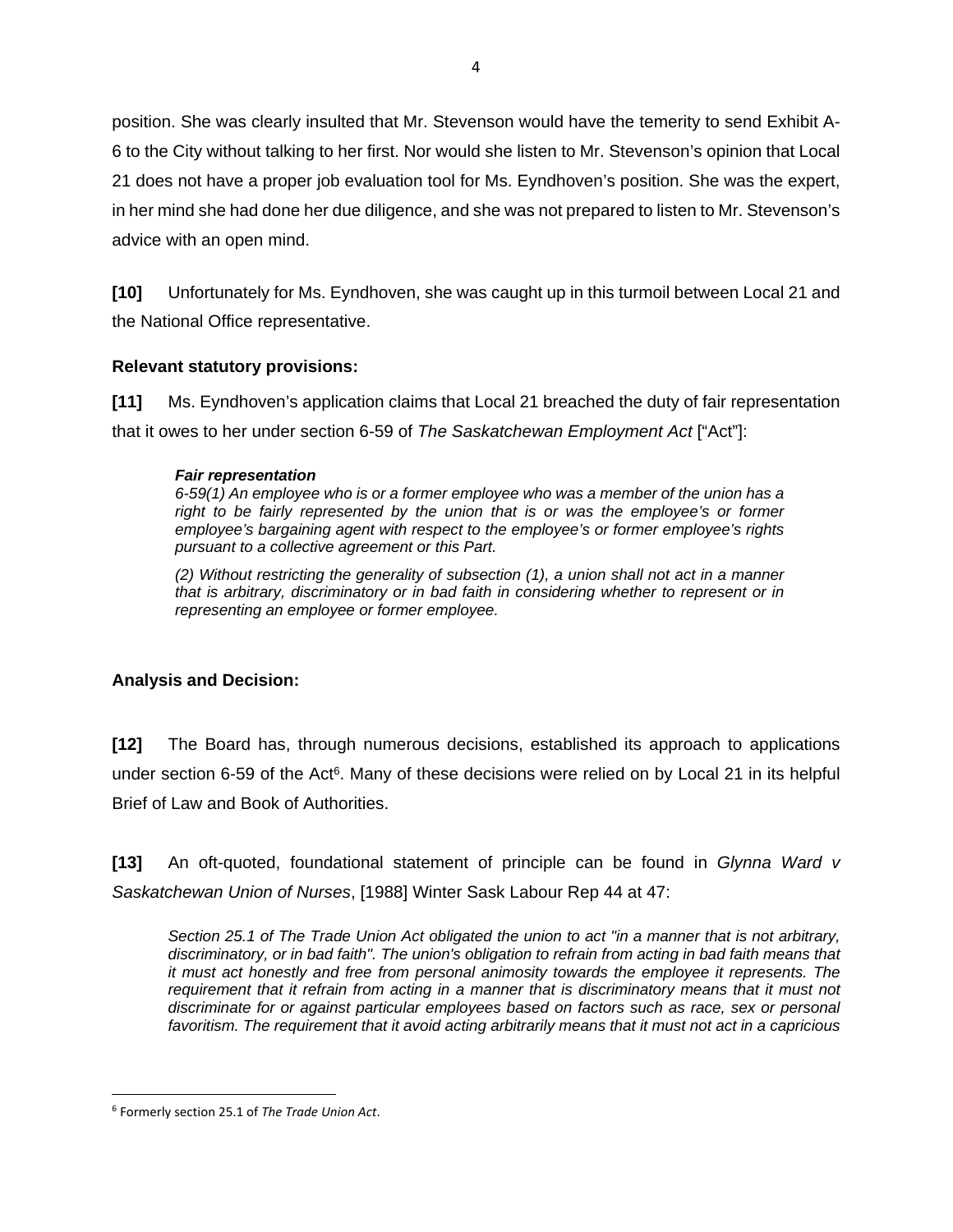*or cursory manner or without reasonable care. In other words, the union must take a reasonable view of the problem and make a thoughtful decision about what to do.* 

**[14]** Further elaboration, that the Board has adopted, is found in the Ontario Labour Relations Board decision in *Toronto Transit Commission*, [1997] OLRD 3148, at paragraph 9:

*. . . a complainant must demonstrate that the union's actions are:* 

- *(1) "ARBITRARY" that is, flagrant, capricious, totally unreasonable, or grossly negligent;*
- *(2) "DISCRIMINATORY" that is, based on invidious distinctions without reasonable justification or labour relations rationale; or*
- *(3) "in BAD FAITH" that is, motivated by ill-will, malice, hostility or dishonesty.*

**[15]** No evidence of discrimination was provided to the Board by Ms. Eyndhoven. She was not treated differently from other members of Local 21 on the basis of a form of discrimination prohibited by *The Saskatchewan Human Rights Code*, nor on the basis of preferential or differential treatment.

**[16]** Nor was there any evidence of bad faith towards the Applicant. There was no evidence that Local 21's actions in this matter were motivated by ill-will, malice, hostility or personal animosity toward Ms. Eyndhoven.

**[17]** The issue, then, is whether Local 21 acted in an arbitrary manner in its decision to not proceed with the grievance or assist her in any other way.

**[18]** The Board has frequently*7* relied on the following guidance from the Canada Labour Relations Board, set out in *Rousseau v. International Brotherhood of Locomotive Engineers et al.,* 1995 CarswellNat 1622, 95 CLLC 220-064 at paragraph 107, in determining whether a union has acted in an arbitrary manner:

*Through various decisions, labour boards, including this one, have defined the term "arbitrary." Arbitrary conduct has been described as a failure to direct one's mind to the merits of the matter; or to inquire into or to act on available evidence; or to conduct any meaningful investigation to obtain the data to justify a decision. It has also been described as acting on the basis of irrelevant factors or principles; or displaying an indifferent and* 

<sup>&</sup>lt;sup>7</sup>For example, CB, HK & RD v Canadian Union of Public Employees, Local No. 21, CUPE National, and The City of Regina, 2017 CanLII 68786 (SK LRB); Hargrave, et al. v Canadian Union of Public Employees, Local 3833 and Prince Albert Health District, [2003] Sask LRBR 511; Prebushewski v Canadian Union of Public Employees, Local No. 4777 and Prince Albert Parkland Health *Region*, 2010 CanLII 20515 (SK LRB).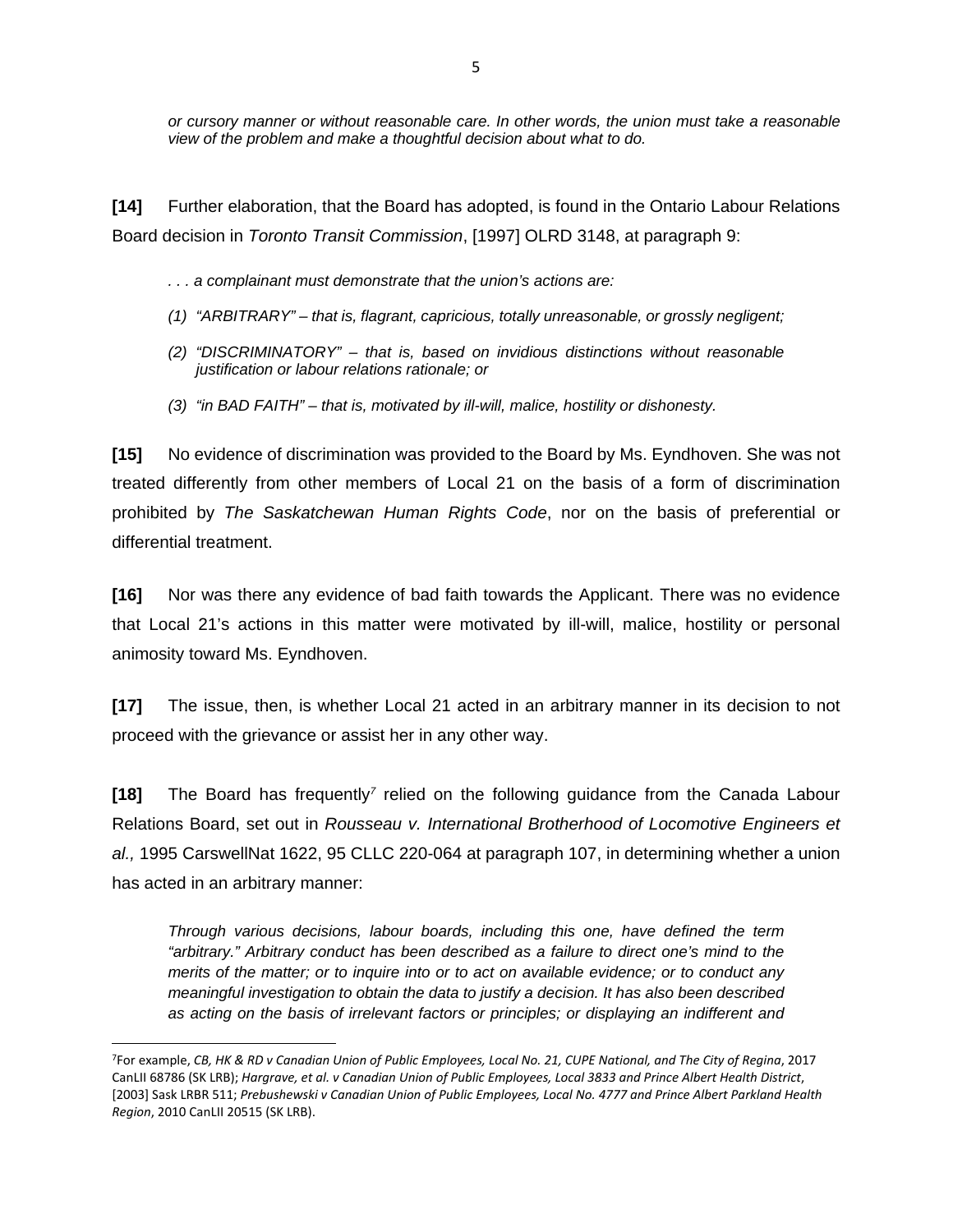*summary attitude. Superficial, cursory, implausible, flagrant, capricious, non-caring or perfunctory are all terms that have also been used to define arbitrary conduct. It is important to note that intention is not a necessary ingredient for an arbitrary characterization.*

**[19]** In *CB, HK & RD v Canadian Union of Public Employees, Local No. 21, CUPE National, and The City of Regina*, 2017 CanLII 68786 (SK LRB), the Board found that the union's failure to undertake even a cursory investigation of the applicants' complaints demonstrated arbitrary treatment:

As described in *Noël*, *supra*, at paragraph 50, once a complaint is made to the union, at a bare minimum it "must investigate the complaint, review the relevant facts or seek whatever advice may be necessary". CUPE Local 21 did not do any of this; rather, it ignored these particular allegations raised by the Applicants. As a consequence, this inaction by CUPE Local 21 amounts to arbitrary conduct and constitutes a violation of subsection 6-59(2) of the *SEA*. (para 241)

**[20]** In *Larry Hernandez v. Teamsters Local Union 395 and Saputo Dairy Products Canada G.P.***,** 2015 CanLII 50198 (SK LRB) the Board relied on the following comments that it had earlier made in *Radke v. Canadian Paperworkers Union, Local 1120*, [1993] 2<sup>nd</sup> Quarter Sask. Labour Rep. 57, at pages 64-65:

*What is expected of trade union officials in their representation of employees is that they will act honestly, conscientiously and without prejudgment or favouritism. Within the scope of these criteria, they may be guilty of honest errors or even some laxity in the pursuit of the interests of those they represent. In making decisions about how or whether to pursue certain issues on behalf of employees, they should certainly be alert to the significance for those employees of the interests which may be at stake.* 

**[21]** The Union also referred the Board to the decision of the Canadian Industrial Relations Board in *McRaeJackson v CAW-Canada*, 2004 CIRB 290, 2004 CarswellNat 6044. That Board made the following comments respecting a union's duty not to act in an arbitrary manner:

*[29] A union must not act arbitrarily. Arbitrariness refers to actions of the union that have no objective or reasonable explanation, that put blind trust in the employer's arguments or that fail to determine whether the issues raised by its members have a factual or legal basis (see John Presseault, supra, but see Orna Monica Sheobaran, [1999] CIRB no. 10, that upheld a complaint where the union referred an employee to the employer rather than assist the employee; and Clive Winston Henderson, supra, where the union's decision jeopardized an employee's seniority).* 

*[30] It is arbitrary to only superficially consider the facts or merits of a case. It is arbitrary to decide without concern for the employee's legitimate interests. It is arbitrary not to investigate and discover the circumstances surrounding the grievance. Failure to make a*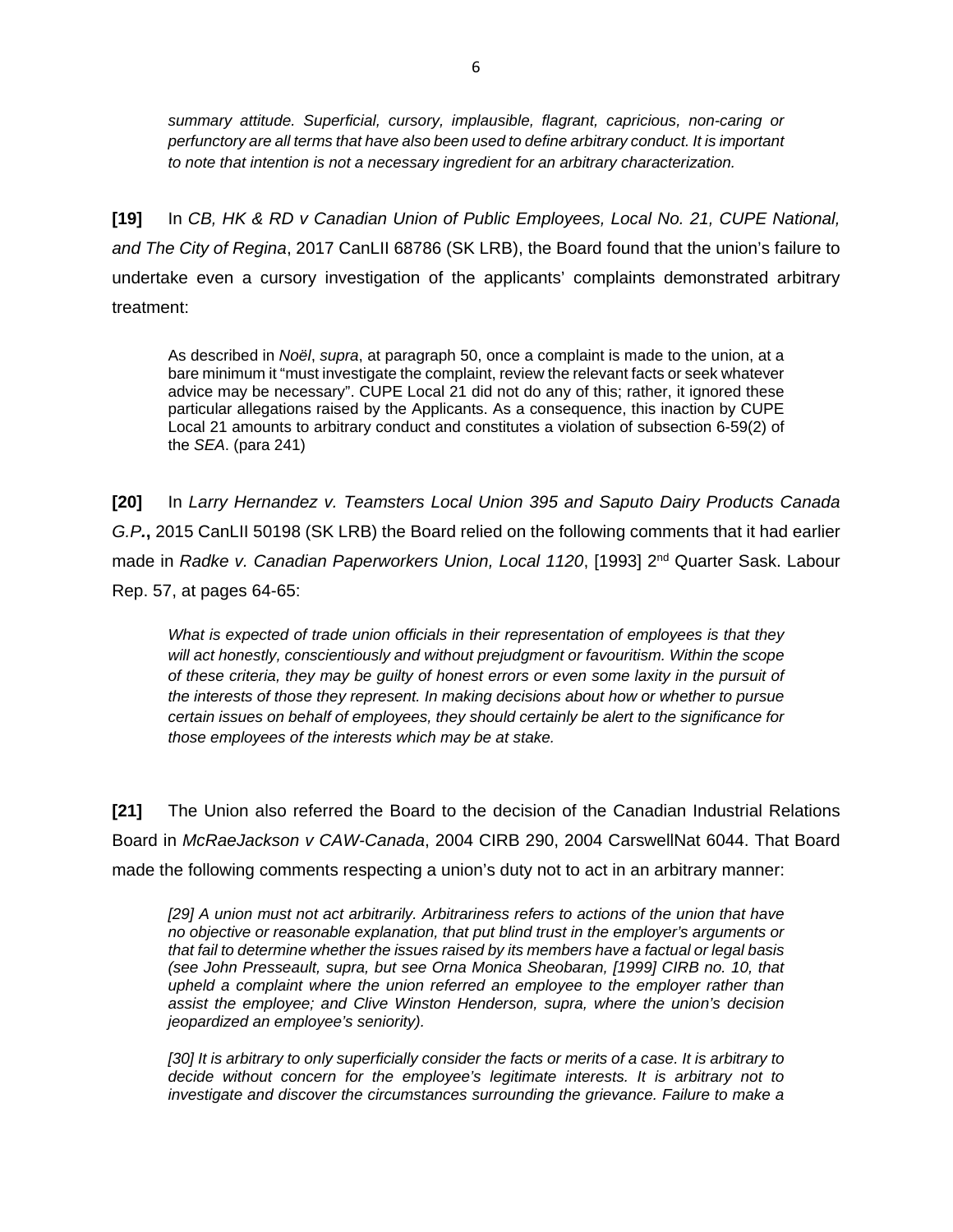*reasonable assessment of the case may amount to arbitrary conduct by the union (see Nicholas Mikedis (1995), 98 di 72 (CLRB no. 1126), appeal to F.C.A. dismissed in Seafarers' International Union of Canada v. Nicholas Mikedis et al., judgment rendered from the bench, no. A-461-95, January 11, 1996 (F.C.A.)). A non-caring attitude towards the employee's interests may be considered arbitrary conduct (see Vergel Bugay et al., supra) as may be gross negligence and reckless disregard for the employee's interests (see William Campbell, [1999] CIRB no. 8).* 

**[22]** All of these precedents lead the Board to the conclusion that Local 21 contravened section 6-59 of the Act by acting in an arbitrary manner in its dealings with Ms. Eyndhoven. They came to the conclusion that the process followed by the National representative, in trying to have Ms. Eyndhoven's classification reconsidered, was wrong. It is not the role of the Board to second guess that decision or micro-manage the steps taken by Local 21 to assist Ms. Eyndhoven. The arbitrary conduct was that they took no steps to assist Ms. Eyndhoven. They did not turn their minds to the question of what would be the correct procedure. They refused to listen to her when she told them that the classification of her position was based on a misunderstanding of her job. This was a particularly arbitrary approach given that a National representative of their union had identified at length so many areas of concern. They did not direct their minds to the merits of her concerns. They displayed an indifferent approach toward her concerns. They did not undertake even a cursory investigation of her concerns or review of the relevant facts. They did not act conscientiously and without pre-judgment. They decided to provide no assistance to Ms. Eyndhoven. Local 21 lost sight of their responsibilities to her as their member.

## **Remedy:**

**[23]** The final issue for the Board is the appropriate remedy. The Board's goal in crafting an appropriate remedy is to attempt to put the parties in the position they would have been in had the contravention of the Act not occurred.

**[24]** Local 21 suggested that a declaration would be sufficient. Based on the evidence that was submitted at the hearing the Board is not completely confident that a declaration will lead Local 21 to right the wrong suffered by Ms. Eyndhoven. The Board urges Local 21 to address Ms. Eyndhoven's concerns with an open mind and with the goal of representing her interests fairly.

**[25]** Local 21 also suggested that Ms. Eyndhoven can pursue another classification review. That appears to be the best route for addressing her concerns. It is unfortunate that Local 21 did not provide her with that advice in October 2016, when she asked for their assistance, rather than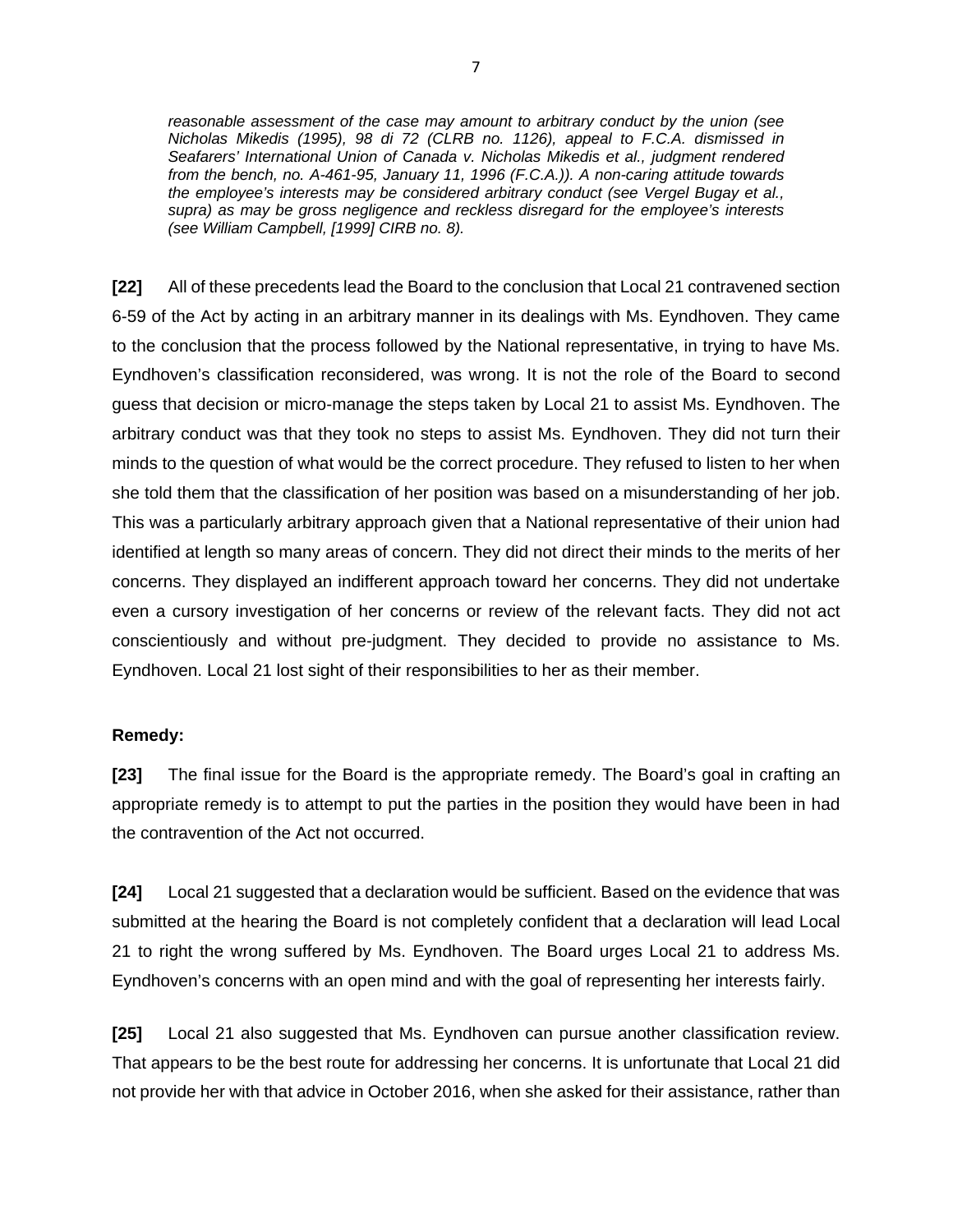waiting until the hearing of this matter in September 2018 to admit that was what they should have advised and assisted their member, Ms. Eyndhoven, to do.

**[26]** Ms. Eyndhoven asked the Board to award her compensation for the wages (and pension contributions) she believes she should have been receiving since 2012. Local 21 says compensation is not appropriate or possible to calculate. The City agreed with Local 21 that there was no evidentiary base on which to order compensation, but went a step further and stated that the Board has no jurisdiction to order compensation.

**[27]** The Board clearly has the authority to order compensation. Clause 6-104(2)(e) of the Act authorizes the Board to determine the monetary loss suffered by an employee and require the persons whose contravention of Part VI of the Act caused that loss to pay to the employee all or a portion of the monetary loss suffered $8$ . The Board does agree, however, that it was not provided with an evidentiary basis on which to calculate Ms. Eyndhoven's monetary loss. Given the variables in predicting the outcome of a reclassification application, the Board has come to the conclusion that it would not be possible to determine with any precision an appropriate quantum of damages calculated on the basis proposed by Ms. Eyndhoven. However, even though it may be viewed as a symbolic gesture, the Board recognizes that Ms. Eyndhoven was required to spend two work days at the hearing of this matter. If Local 21 had fulfilled its statutory obligations to her, this would have been unnecessary. The Board therefore orders that Local 21 pay Ms. Eyndhoven the amount required to compensate her for two days' pay.

**[28]** Local 21 also suggested that if Ms. Eyndhoven is dissatisfied, she could apply for a position outside Local 21. This is a troubling comment. She should not have to leave her current position to be ensured she will be represented fairly by her union, in accordance with its statutory obligations in section 6-59 of the Act. Local 21 needs to understand and accept that it has a statutory obligation to treat its members fairly, in a manner that is not arbitrary, discriminatory or in bad faith. It is because of their apparent lack of understanding and acceptance of this obligation that the Board considers this an appropriate case in which to make an Order pursuant to clause 6-111(1)(s) of the Act that Local 21 post a copy of these Reasons for Decision and the Board's Order in the manner described below.

<sup>&</sup>lt;sup>8</sup> See Candace Hartmier v. Saskatchewan Joint Board Retail Wholesale and Department Store Union and Retail, Wholesale and *Department Store Union, Local 955* 2017 CanLII 20060 (SK LRB); *Lyle Brady v. International Association of Bridge, Structural, Ornamental and Reinforcing Iron Workers, Local 771 and Jacobs Industrial Services Ltd.,* 2018 CanLII 68442 (SK LRB).